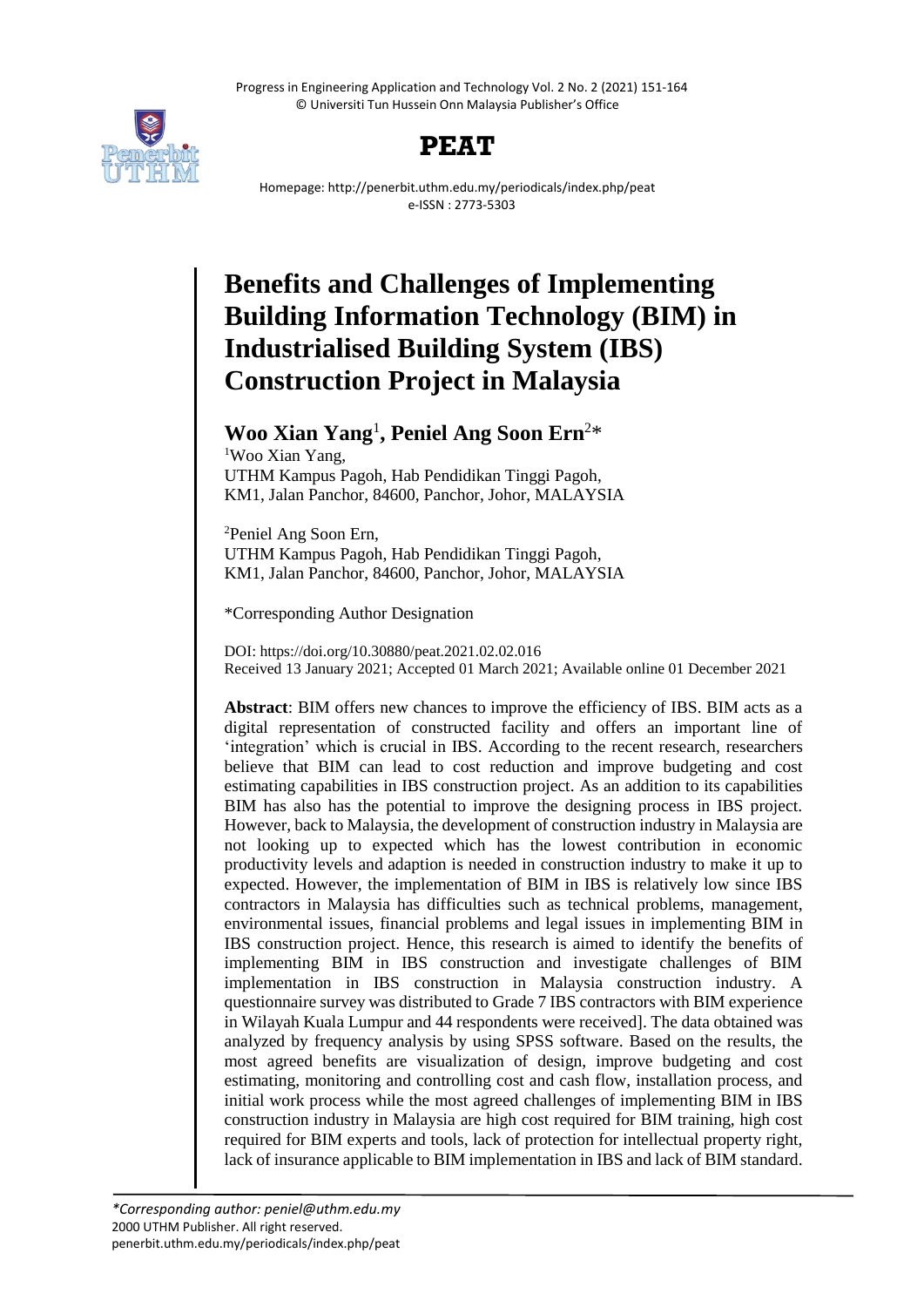#### $\mathbf{I}$ **Keywords**: IBS, BIM, Benefits, Challenges, Construction, Malaysia

#### **1. Introduction**

Building Information Modelling (BIM) was one of the choices being discussed the most on construction industry as it brought in beneficial impact to construction industry. BIM is defined as the process supported by various tools, technologies and contracts involving the generation and management of digital representations of physical and functional characteristics of places [1]. The characteristic of BIM which are equipped with professional tool on architectural, engineering and construction field made it become one of the best choice for construction industry. The modern and developed countries such as United States of America (USA), Singapore and Canada are frequently using it in construction industry. However, the implementation of BIM in Malaysia is too low. Construction Industry Development Board (CIDB) had showed effort to stimulate the implementation of BIM. Public Works Department (PWD) also had its own effort on it.

Beside BIM, there is also a construction technology called Industrialised Building System (IBS). IBS is the term used in Malaysia, it is known as Pre-Fabricated or Pre-Fab Construction, Modern Method of Construction (MMC) and Off-Site construction [1]. It is a construction method where it's construction components are manufactured off site, then transported and positioned at site and assemble into structure at last for minimum unnecessary site work [2]. IBS is classified into five classifications which consists of precast concrete system (walls, slabs, column, 3D components), steel formwork system, steel framing system, prefabricated timber framing systems and block work systems [3]. The introduction of IBS is in the early 1960s and the first implementation in Malaysia was located at Jalan Pekeliling which consists of 4 blocks of 4-storey flats and 40 storey shops lots and 7 blocks of 17 storey flats [4]. However, in 2019, there was only 35% of the industry had took part in implementation of IBS [4].

 However, IBS has a problem of lacking on the involvement on IT and technology. It would be a problem on searching engineering information or properties while designing the structure. However, on the global level, all the advanced countries which leads in the construction industry, BIM is normally implemented in IBS construction process such as decision making, project analysis, management, maintenance and so on [5]. From the selection of BIM implementation in IBS in foreign country, it can be concluded that there are benefits contributed by BIM implementation in IBS construction industry [6]. However, back to Malaysia, the development of construction industry in Malaysia are not looking up to expected which has the lowest contribution in economic productivity levels in 2019. Adaption is needed in construction industry to make it up to expected. However, adaption to BIM is the biggest challenges that restricting the implementation of BIM in IBS construction project [7]. This is due to BIM tool might not suit the IBS construction in Malaysia yet although it fit the development process in foreign country [8] and it resulted the stakeholders in the current market faced difficulties in effectively reengineering the existing process into BIM implementation. Apart from that, there are five categories of challenges that restricting the BIM implementation in IBS construction project which include technical problems, management, environmental issues, financial problems and legal issues [9]. Therefore, the finding of this research discuss the current situation in the Malaysia construction industry on the aspect of BIM implementation in IBS, specifically in the benefits and challenges to increase the rate of implementation of BIM in IBS to improve the construction industry in Malaysia.

#### 1.2 Aim and Objective

The aim of this research project is to study the BIM implementation in IBS construction in Malaysia. The specific objectives of the research include:

- To identify the benefits of integrating BIM in IBS construction project in Malaysia
- To determine challenges of BIM implementation in IBS construction in Malaysia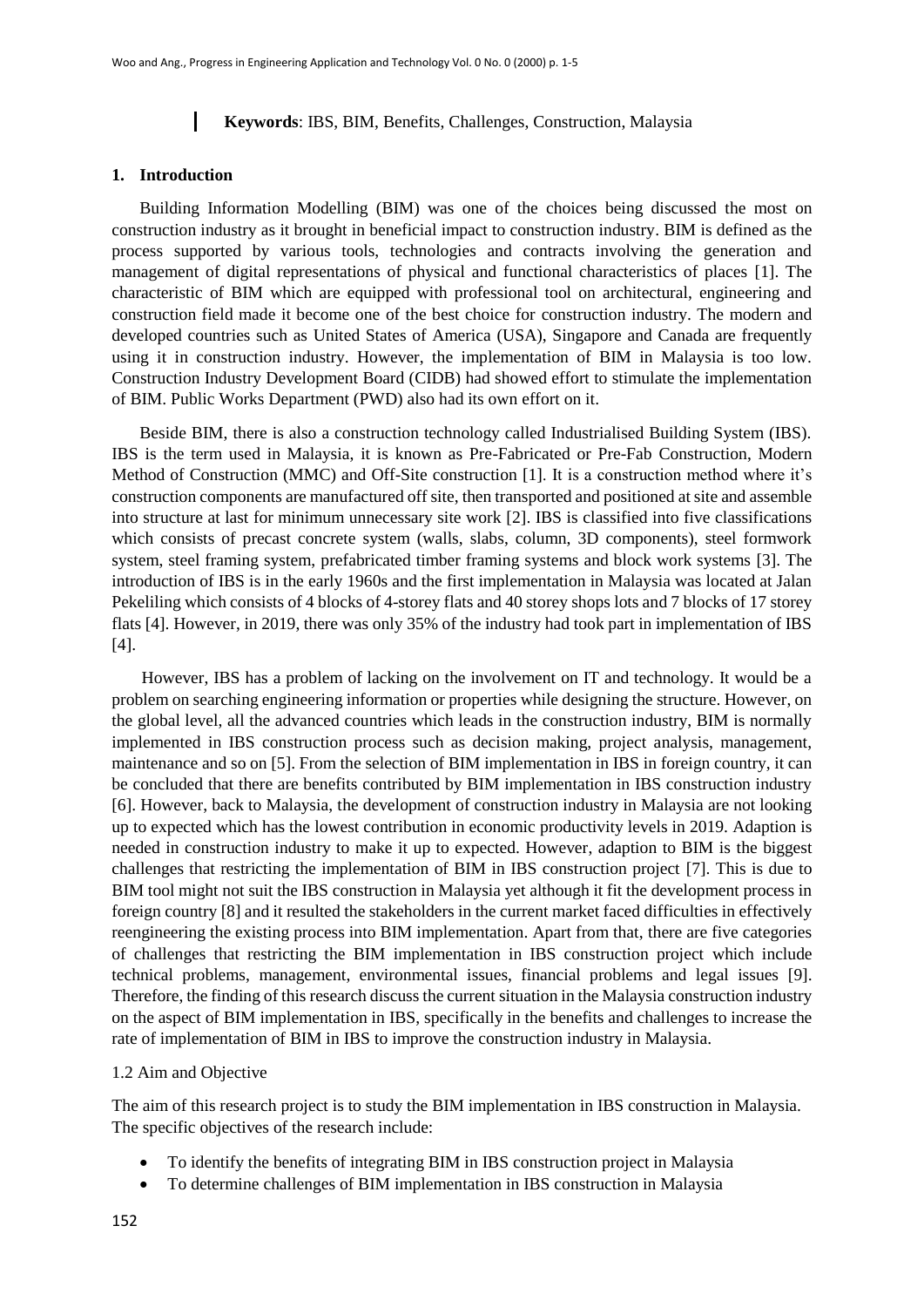### 1.3 Scope of study

 This research focused on projects that used BIM in IBS as part of the construction project in Malaysia. This was aimed to study and find out the differences due to the presence of BIM in IBS project to reach the objective of this research which is to study the benefits and challenges of implementing BIM in IBS in Malaysia construction industry. This research was conducted in Wilayah Persekutuan Kuala Lumpur which is the capital city of Malaysia. The capital city of a country usually contributes more on construction industry. The reason of choosing Kuala Lumpur to conduct this research is due to Kuala Lumpur having many high grade contractors and big size of companies. Meanwhile, implementation of BIM in IBS in construction industry usually can be afford by the main contractor and big company towards their construction projects. Thus, Kuala Lumpur is the best area to study this research. The research will scope down to Grade 7 IBS contractors (pre-cast concrete framing, panel and box system) with BIM experience. This is due to Grade 7 contractors are more well-verse to technology usage whether directly or indirectly involved with BIM projects.

#### **2. Literature Reviews**

#### 2.1 Implementation of BIM in IBS

BIM and IBS are two paradigms that have been claimed to potentially address the long-standing issues such as lower efficiency and productivity in construction industry and profoundly innovate the construction industry. The implementation of BIM in IBS is to improve the construction industry. As BIM implementation in IBS brings in advantages, there are more studies are being devoted in this area. Implementation of BIM in IBS is known as a methodology to utilize the advantages and minimize the weakness of from both site. With the implementation of BIM in IBS, it does bring in numerous benefits in the construction industry. However, with the high level of technology of BIM, it will be challenges or barriers to be adopted by the construction industry in Malaysia.

#### 2.2 Benefits of implementing BIM in IBS

BIM has potential to helps in IBS work process which consist of initial work, component production, transportation, installation and finishing process [10]. Also, in designing process, BIM can improve IBS designing process with the visualization of design which can bring in benefits such as smoothen communication on design team, better delivery of details of design, and better sharing and storing of data and design. These not only reduce rework and execution time in all phases of design but also reduce the modification needs that rise during the construction phase, on site [11]. BIM's technical capabilities give users the chance to not only reduce building costs but also monitor and control the costs and the cash flows related to them through all lifecycle of a construction project. According to the recent research, contractors believe that BIM can lead to cost reduction and improve budgeting and cost estimating capabilities. As an addition to its capabilities BIM has also has the potential to reduce costs by facilitating training and improving experience of the workforce [12].

#### 2.3 Challenges of implementing BIM in IBS

The biggest challenges that restricting the implementation in IBS project is the adaption to BIM. The stakeholders in the current market are having difficulties in effectively reengineering the existing process into BIM implementation. Since BIM is a model development tool, it will increase the amount of model developing work for extra time, cost and effort on the BIM developing. Thus, extra work will be added on the development team [13]. The BIM implementation needed professional interactivity throughout a project. However, the lack of BIM profession interaction in Malaysia is the main challenge in the environmental issues. BIM requires large amount of cost and time for the training for profession. Meanwhile, there is overestimation of the cost needed for BIM profession training [7]. As well as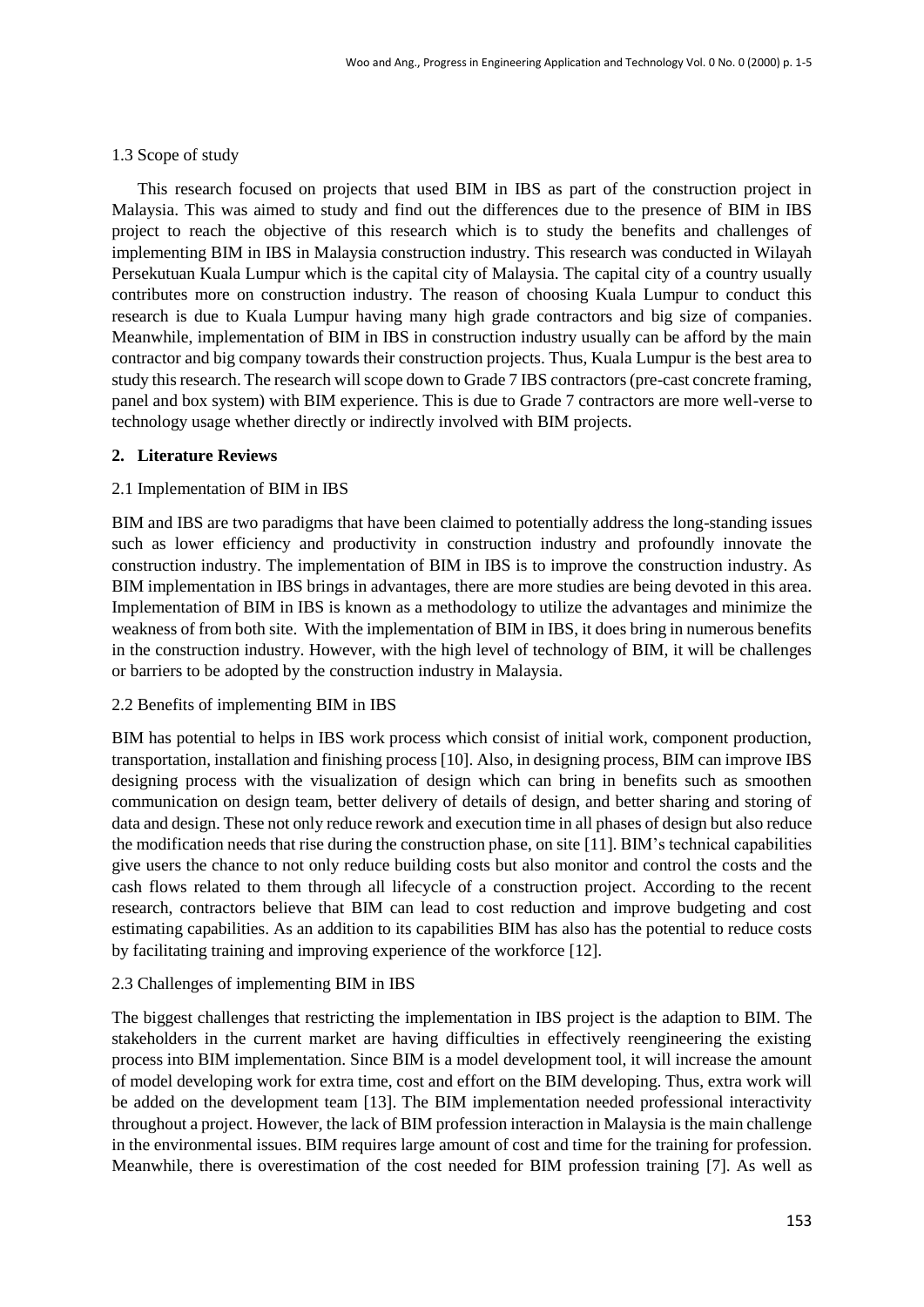training, the BIM experts and tools are expensive too. The medium size developing companies are not affordable to hire BIM experts and tools since there is financial problem. Numerous researchers stress over the issues related with intellectual property rights more than BIM execution, for example, BIM model possession and information proprietorship contained inside the model. Appropriate legislation defending the IP rights is not yet available [5]. Absence of standardization from authorities is regularly experienced challenges on BIM usage. The implementation of BIM depends on standards for overseeing its' procedure, activities, and deliverables. There is no standard currently available for implementing BIM in IBS.

#### **3. Methodology**

The flow of this methodology starts from the study of benefits and challenges of integrating BIM in IBS construction industry in Malaysia. Since this study is based of quantitative method, the data collections were made specifically on population which are related to construction industry. A sampling of population involved in construction industry were targeted in this study. A questionnaire was used as the medium to collect the data from the respondent population. Meanwhile, literature reviews based on journal, articles and researches were done to obtain the ideas as well as data. Figure 1 shows the flow of the study.

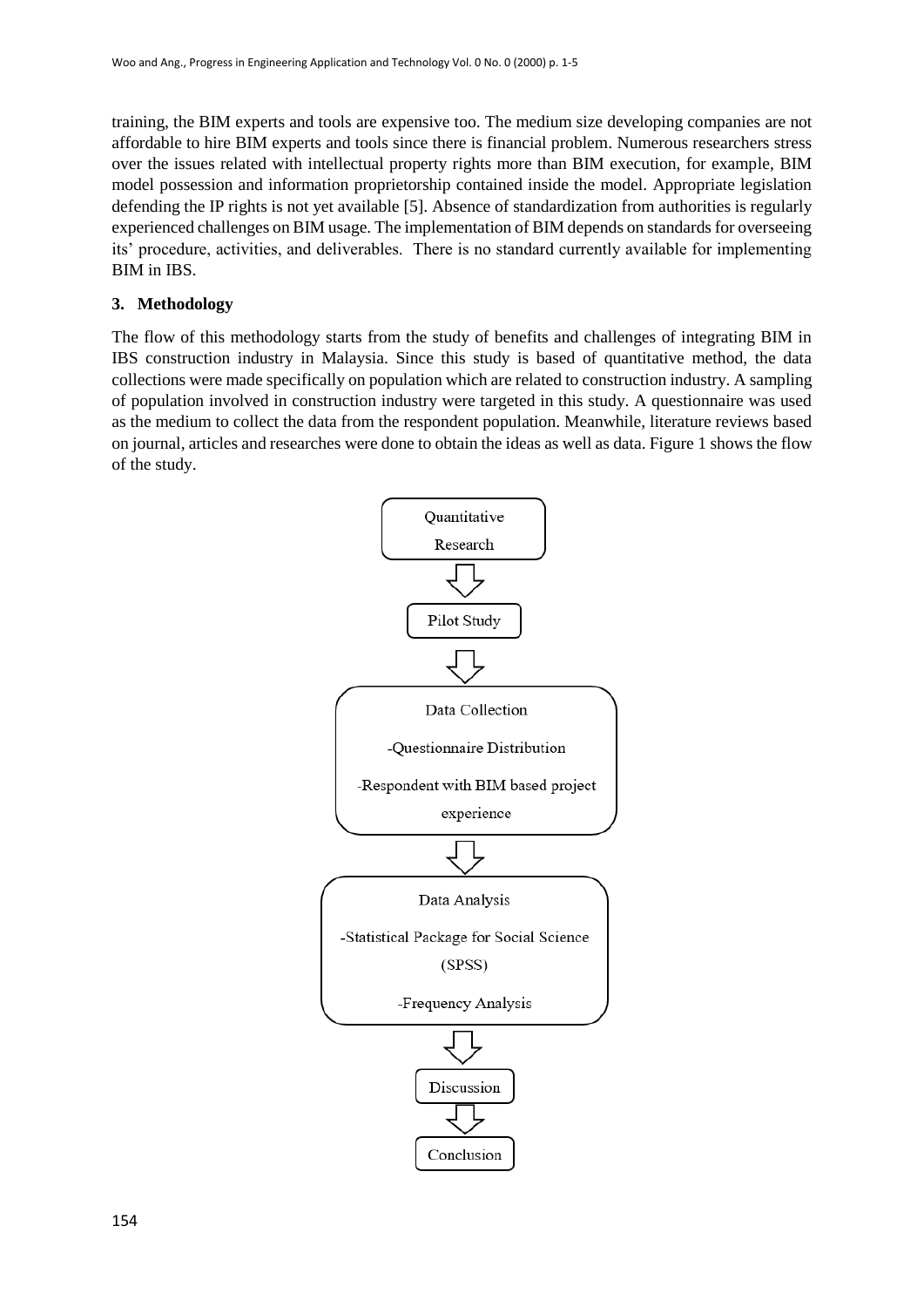#### **Figure 1: Flowchart of Methodology**

#### 3.1 Population and Sampling

 A sample is a subgroup of population which includes in representing the selected population that is responsible for providing data as research information. A sample is any part of a fully defined population which the members of the population have an equal and mutually exclusive chance of being selected.

 This study focused on the population on Grade 7 contractors who have experience in IBS construction which used pre-cast concrete framing, panel and box system. Also, the respondents must have BIM experience in IBS project. In addition, the population are targeted from main cities in Malaysia, Kuala Lumpur. The city consists of more construction companies. There are 93 IBS contractors available, therefore, a minimum of 40 respondents are needed for the sample size. The responded rate was 47.3% where 44 responds were received.

Sample size 
$$
=
$$
 
$$
\frac{\frac{p(1-p)(z)^2}{e^2}}{1 + \frac{p(1-p)z^2}{Ne^2}}
$$

$$
= \frac{\frac{0.5(1-0.5)(1.645)^2}{0.1^2}}{1 + \frac{0.5(1-0.5)1.645^2}{93(0.1)^2}}
$$

$$
= 40
$$

#### 3.2 Questionnaire Survey

A questionnaire survey was developed based on the findings from the variable elements identified in the literature review. The survey questions were established to determine the benefits and challenges of BIM implementation in the IBS projects. The findings from the questionnaire survey will contribute in achieving the objectives. The questionnaires done are based on the 5-point Likert scale rating. The scale ranges from strongly agree to strongly disagree with a score rating of 1 to 5 respectively. The format of a 5-point Likert scale is shown in table 2.

| Rating       |                      |          |         |       |                   |
|--------------|----------------------|----------|---------|-------|-------------------|
| Likert Scale | Strongly<br>Disagree | Disagree | Neutral | Agree | Strongly<br>Agree |

#### 3.3 Pilot Study

 Pilot study is the small-scale version of proposed research study that run earlier on the major event with the purpose of spotting and revising any overlook problems. It is crucial as to ensure that the elimination of misunderstanding, misleading, confusing or offensive regarding the questions provided as pilot study provided a reliability on the questions as the process required to pass through the representative people [14]. Few result could be obtained from pilot study which included the long-time taken to answer the question, unclear instruction as well as the length of item asked. After the pilot study, few adjustments were needed in order to produce a simpler and precise manner in helping the respondents to have a better understanding regard to the question distributed. Due to the Covid pandemic, five contractors nearby the researcher, who were from Kuala Kangsar were interviewed for the pilot study.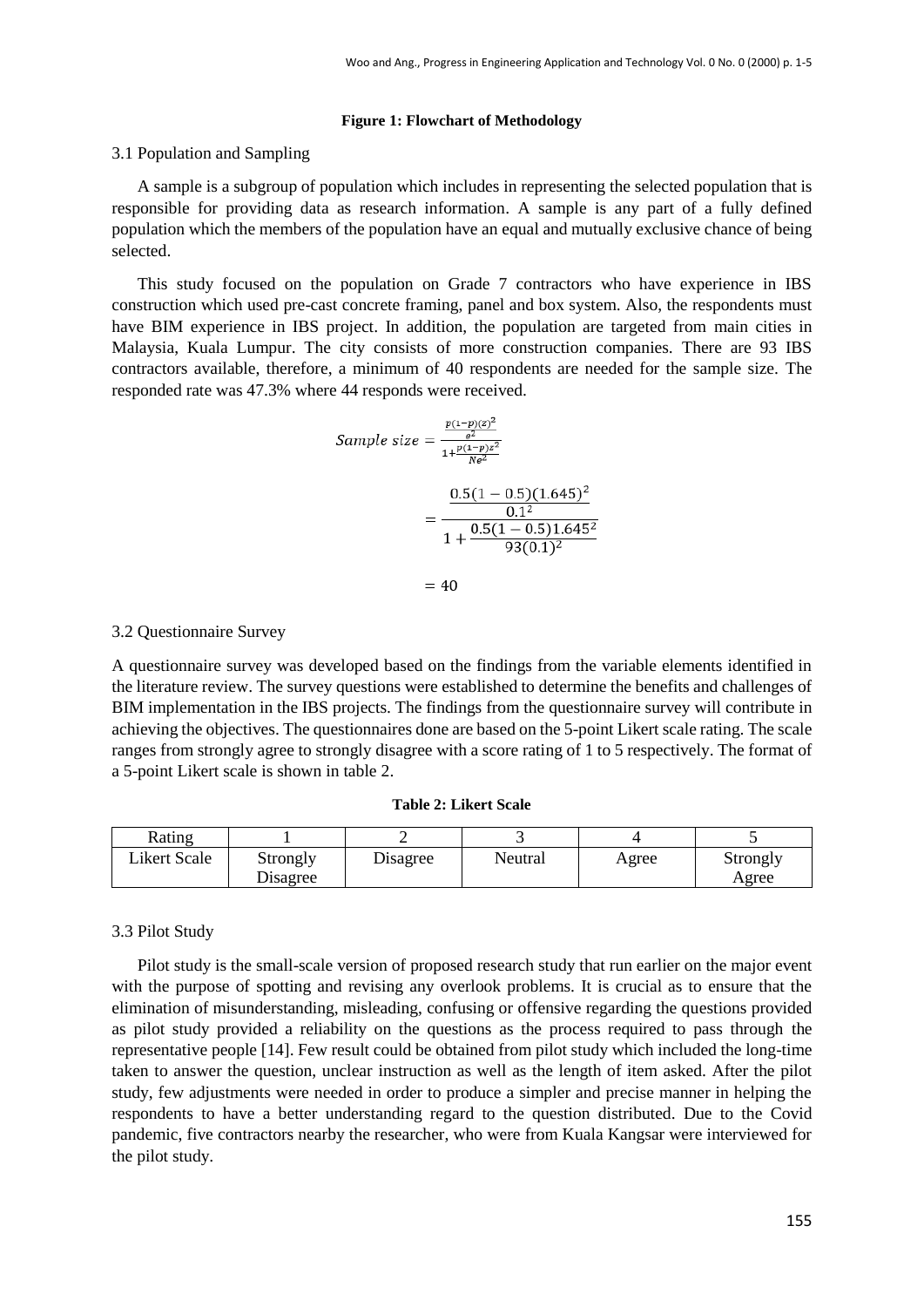Cronbach's Alpha test is selected to run the reliability test of the data. Cronbach's Alpha is an estimation of the score reliability based on the internal consistency among the items. The Cronbach's Alpha has a coefficient ranged from 0 to 1 where 0.8 are the acceptable value for the score's reliability. In other words, the higher the coefficient of Cronbach's Alpha, the higher the reliability. The Cronbach's Alpha test was conducted using SPSS and 0.847 was obtained and shown in table 3.1. In others words, the questionnaire was reliable for this research since the coefficient is higher than 0.8.

| <b>Reliability Statistics</b> |                           |            |  |  |  |
|-------------------------------|---------------------------|------------|--|--|--|
|                               | Cronbach's<br>Alpha Based |            |  |  |  |
|                               | on                        |            |  |  |  |
| Cronbach's                    | Standardized              |            |  |  |  |
| Alpha                         | Items                     | N of Items |  |  |  |
|                               |                           |            |  |  |  |

**Table 3: Cronbach's Alpha**

#### 3.4 Data Analysis

The data obtained in questionnaire survey was analyzed by using Window version 27.0 Statistical Package for Social Science (SPSS). It is a Windows based program that can be used to perform data entry and analysis and to create tables and graphs. SPSS is capable of handling large amounts of data and can perform all of the analyses covered in the text and much more. SPSS is commonly used in the Social Sciences. Statistical analysis of the frequency of benefits and barriers will be conducted using SPSS to get the findings of the study. The types of analysis were consisted of frequency analysis. This ensures data obtained is organized to ease the analysis and discussion process.

#### **4.0 Results and Discussion**

The data obtained from the questionnaire survey were obtained and analyzed using SPSS to show the agreement of respondents on the benefits and challenges of implementing BIM in IBS. There were total 44 respondents. The data analysis was shown below.

#### 4.1 Demography of Respondents

 The demography part contains three items of the respondents' background which are the position, experience in IBS construction project, experience of implementation of BIM in IBS and number of full time staffs in company. All items are analyzed and presented by using IBM SPSS and Microsoft Excel software.

 Table 4 and Figure 2 showed the position of the respondents and their percentages over the total number of respondents which were 44 people. The positions that ranked the most are general manager and engineer which are 12 respondents (27.3 %) for both positions. Then, it followed by 9 project managers which recorded 20.5 % of the total respondents. Quantity surveyor trailed by recording 7 out of 44 respondents which contributed 15.9 % of the respondents. There was only one architect involved in this questionnaire survey while the remaining 3 respondents are made up of BIM engineer, assistant BIM manager and site supervisor.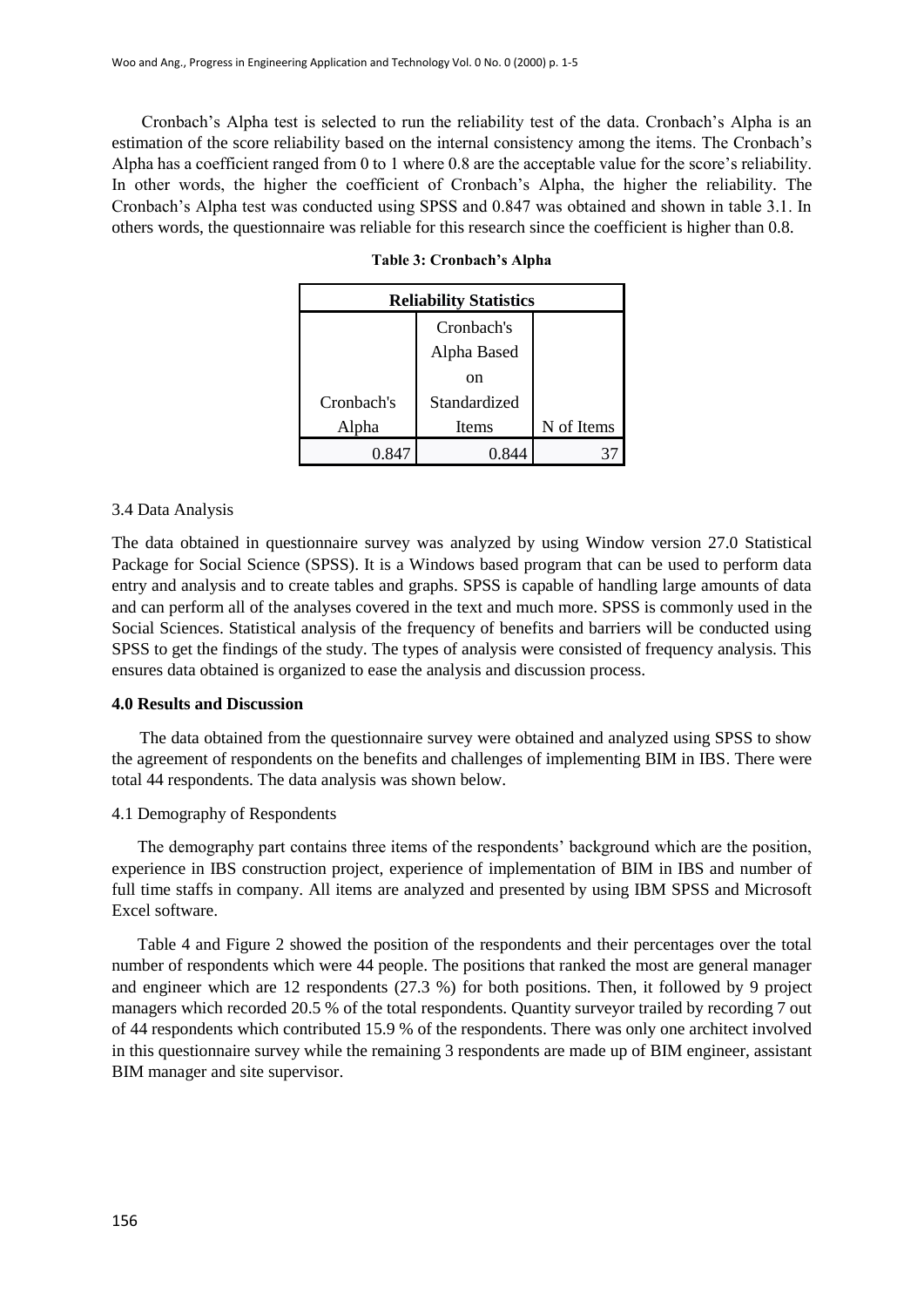| Position                 | Frequency | Percent $(\% )$ |
|--------------------------|-----------|-----------------|
| General Manager          | 12        | 27.3            |
| Project Manager          |           | 20.5            |
| Architect                |           | 2.3             |
| Engineer                 | 12        | 27.3            |
| <b>Quantity Surveyor</b> |           | 15.9            |
| Other                    |           | 6.8             |





**Figure 2: Percentages of the respondent's position**

 Table 5 and Figure 3 showed the years of experience of IBS of the respondents. Most of the respondents are from 6-10 years of experience in IBS category (27 respondents) which recorded 61.4 %. The second most are from 1-5 years of experience in IBS which recorded 12 respondents (27.3 %). Then, it followed by 4 respondents which has 11-15 years of experience in IBS. There is only one respondent who has more than 16 years of experience in IBS.

|  |  | <b>Table 5: Years of Experience</b> |
|--|--|-------------------------------------|
|--|--|-------------------------------------|

| Years              | Frequency | Percent $(\%)$ |
|--------------------|-----------|----------------|
| $1-5$ years        |           | 27.3           |
| 6-10 years         | 27        | 61.4           |
| $11-15$ years      |           | 9.1            |
| More than 16 years |           | 2.3            |



**Figure 3: Percentages of Years of Experience in IBS**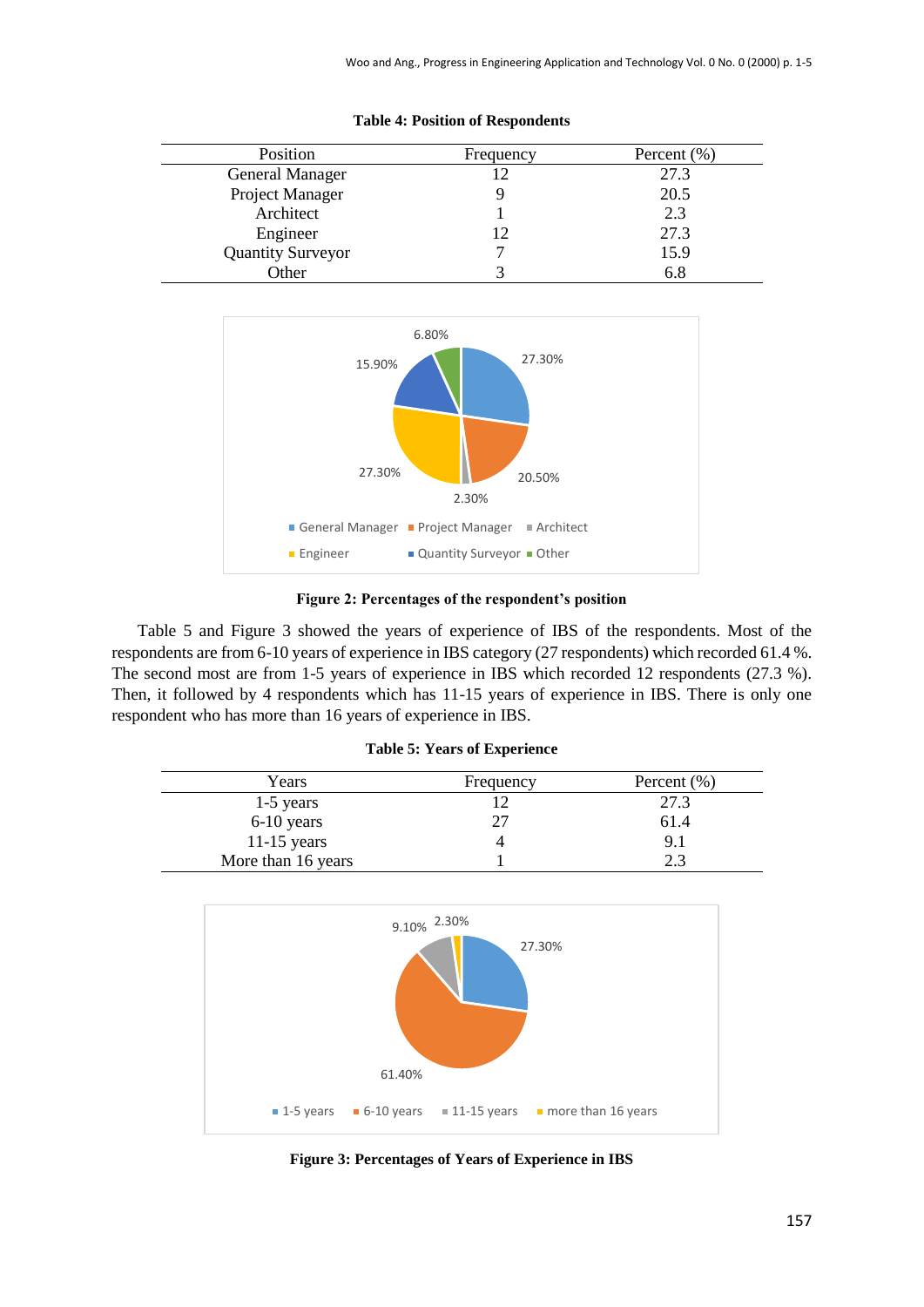From Table 6 and Figure 4, there are 30 respondents (68.2 %) are from company that have 11-50 people of full time staff. Then followed by 8 respondents in company that have 51-100 people, 5 respondents from company has less than 11 people while only one is in company that has 101-250 full time staff.

| <b>Size</b>      | Frequency | Percent $(\% )$ |
|------------------|-----------|-----------------|
| $1-10$ people    |           | 11.4            |
| $11-50$ people   | 30        | 68.2            |
| $51-100$ people  |           | 18.2            |
| $101-250$ people |           |                 |





**Figure 4: Percentages of Number of Full Time Staff in Company**

3.1 Benefits of implementing BIM in IBS construction project

 This section discussed the respondents' level of agreement on the benefits brought by implementation of BIM in IBS construction project in Malaysia. there were total 4 sections which consisted of BIM improve the workflow process on IBS project, BIM is beneficial in IBS designing process, BIM can save cost in IBS project and BIM can save time in IBS project. The tables provided in this section contain information such as frequency, percentages and mean of the respondents' score.

 Table 7 showed the mean score on BIM can improve the workflow of IBS project. From table 7, the highest mean is 4.39 on installation process of IBS project. Then followed by finishing process, initial work process, component production process and transportation process. Transportation process recorded the lowest mean which is only 3.16 while other processes are exceeding mean score of 4.00. BIM has potential to helps in IBS work process which consist of initial work, component production, transportation, installation and finishing [10]. Generally, the overall mean from the respondents has more than 4.00 mean score. However, from the respondents, the transportation process recorded the mean scores of 3.16. Hence, it can be said that the implementation of BIM can improve the workflow of IBS project.

|                                     | Mean Score |
|-------------------------------------|------------|
| Initial Work Process                | 4.30       |
| <b>Component Production Process</b> | 4.16       |
| <b>Transportation Process</b>       | 3.16       |
| <b>Installation Process</b>         | 4.39       |
| <b>Finishing Process</b>            | 4.27       |
| Overall                             |            |

|  |  |  |  | Table 7: BIM improve the workflow of IBS project |  |  |  |  |
|--|--|--|--|--------------------------------------------------|--|--|--|--|
|--|--|--|--|--------------------------------------------------|--|--|--|--|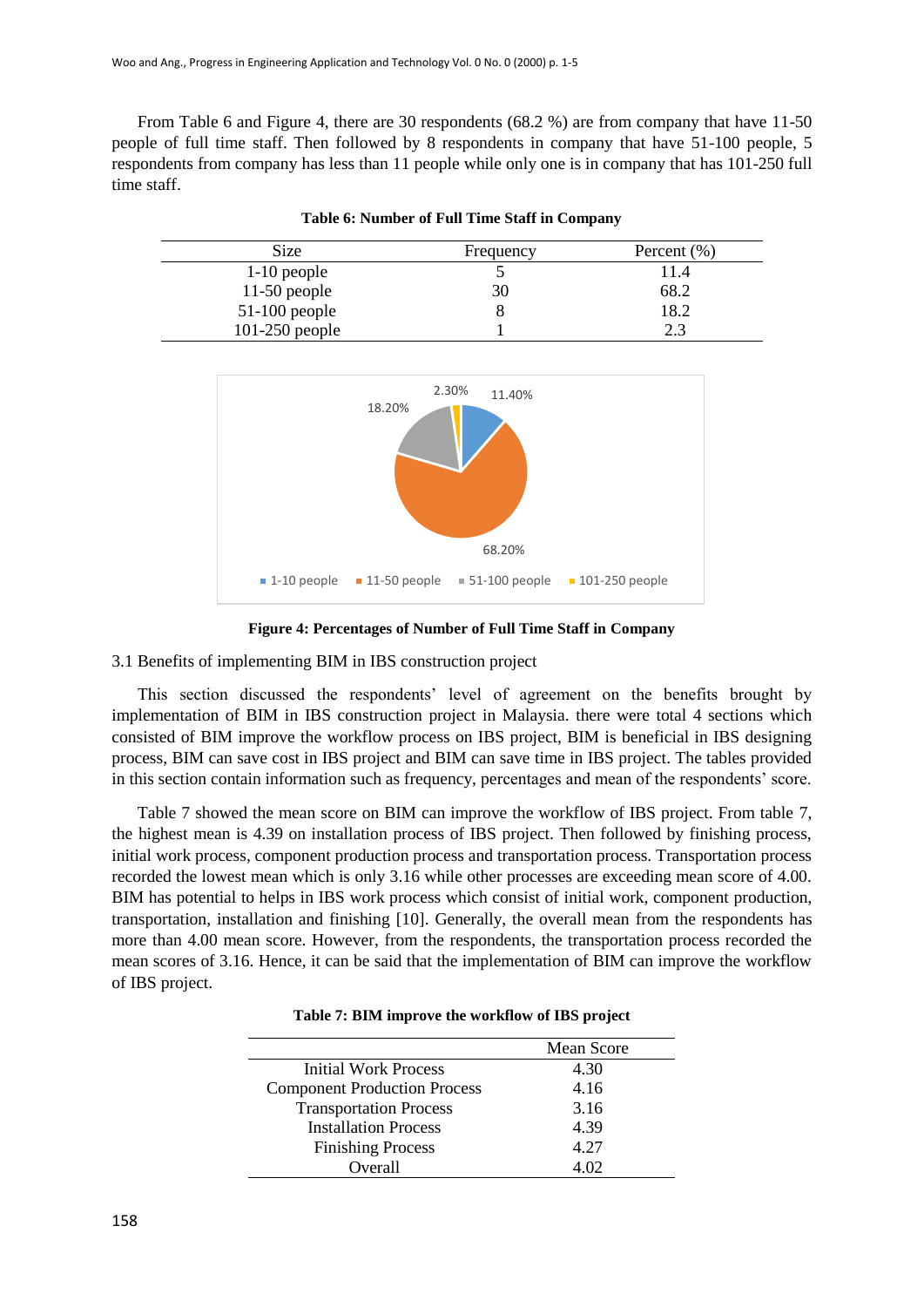Table 8 showed the mean score on BIM can improve the design process of IBS project. From table 8, the highest mean is 4.59 on visualization of design. Then followed by better delivery of details, data sharing, acquiring and storing and lastly smoothen communication while designing. The lowest mean was 3.84 which is smoothen communication while designing. From table 8, 41 respondents agreed or strongly agreed on visualization of design by BIM which resulted a mean score of 4.59 since the visualization by BIM are the most significant benefits brought by BIM [15]. He further added that with the visualization by BIM, the delivery of details from design team to construction team is better. From table 8, the respondents agreed that the delivery of details was better and the delivery of details also recorded a high mean score of 4.20. For better data sharing, acquiring and storing, the respondents agreed and recorded mean score of 4.07.

|                                            | Mean Score |
|--------------------------------------------|------------|
| Smoothen communication while designing     | 3.84       |
| Visualization of design                    | 4.59       |
| Better delivery of details                 | 4.20       |
| Better data sharing, acquiring and storing | 4.07       |
| Overall                                    | 4 18       |

#### **Table 8: BIM can Improve Designing Process in IBS Project**

 Table 9 showed the mean score on BIM can save cost in IBS project. From table 9, the highest mean is 4.59 on improving budgeting and cost estimation. Then followed by monitoring and control cost and cash flow with mean of 4.57. The lowest mean was 3.50 which is reduce cost while designing. For reducing manpower cost, it recorded 3.55 mean. Generally, the overall mean was 4.05. The respondents agreed most on BIM can improve budgeting and cost estimating in IBS project. BIM's technical capabilities give users the chance to not only reduce building costs but also budgeting and estimating the cost to reduce the overall cost of an IBS project [11]. Cost monitoring and controlling also mentioned and the respondents recorded a mean of 4.57. BIM's technical capabilities can also give users the chance to not only reduce building costs but also monitor and control the costs and the cash flows related to them through all lifecycle of a construction project [12].

**Table 9: BIM can Save Cost in IBS Project**

|                                        | Mean Score |
|----------------------------------------|------------|
| Reduce design cost                     | 3.50       |
| Reduce manpower cost                   | 3.55       |
| Monitor and control cost and cash flow | 4.57       |
| Improve budgeting and cost estimating  | 4.59       |
| Overall                                | 4.05       |

 Table 10 showed the mean score on BIM can shorten duration in IBS project. From table 10, the highest mean was 4.14 on reducing time for production process. Then followed by reducing time for designing with mean of 4.05. The third highest was avoiding unnecessary logistic which was 3.80. The lowest mean was 3.64 which is reduce time for all phase of execution process. Also, it recorded an overall mean of 3.90. From table 10, respondents agreed most on the reduce time for production process. BIM was able to create or generate 3D views from the base model with high accuracy of data and information that is needed for prefabrication of building components [11]. Hence, facilitating the automated production and the production process will be much quicker. BIM was key principle that can easily lead to the success of overcoming the issue of lack of integration existing in current Malaysian IBS projects [16]. This will result in shortening of duration of designing phase of IBS projects. From the respondents, a 4.05 mean score was recorded from table 10.

#### **Table 10: BIM can Save Time in IBS Project**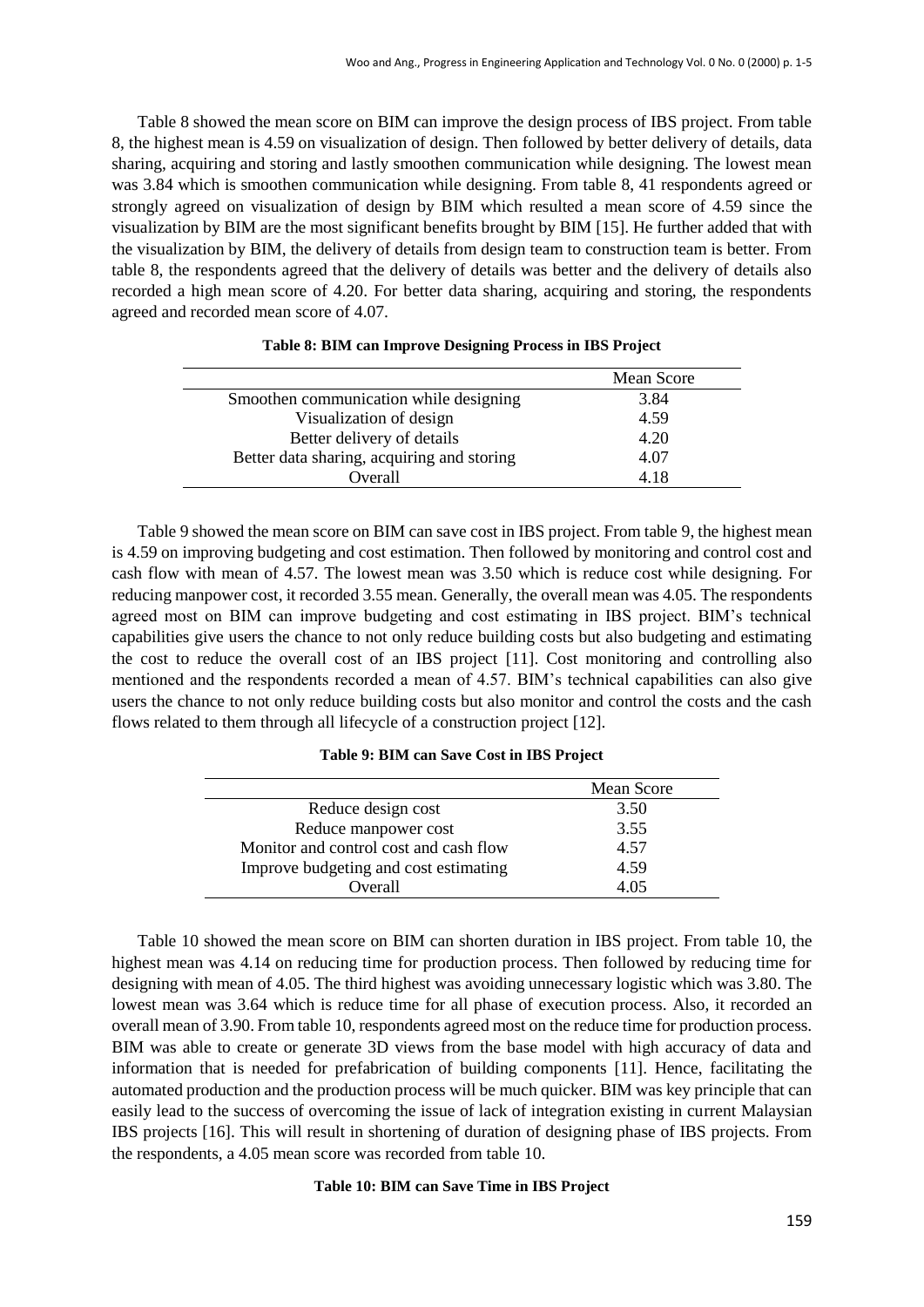|                                        | Mean Score |
|----------------------------------------|------------|
| Reduce time for designing              | 4.05       |
| Reduce time for execution of all phase | 3.64       |
| Reduce time for production process     | 4.14       |
| Avoid unnecessary logistic             | 3.80       |
| <b>Overall</b>                         | 3.90       |

The highest overall mean score for the benefits was BIM can improve designing process in IBS project with mean score 4.18. Then followed by mean score 4.05 on BIM can save cost in IBS project. The third highest was BIM can improve workflow of IBS project. The lowest was BIM can save time in IBS project which has only mean score 3.90. Also. The five highest mean score for each benefits were listed in table 11.

#### **Table 11: Five Highest Ranked of Benefits**

| <b>Benefits</b>                        | Main Category          | Mean Score |
|----------------------------------------|------------------------|------------|
| Visualization of design                | Designing Process      | 4.59       |
| Improve budgeting and cost estimating  | <b>Cost Saving</b>     | 4.59       |
| Monitor and control cost and cash flow | <b>Cost Saving</b>     | 4.57       |
| <b>Installation Process</b>            | <b>Better Workflow</b> | 4.39       |
| Initial work process                   | <b>Better Workflow</b> | 4.30       |

#### 3.2 Challenges of Implementing BIM in IBS Construction Project in Malaysia

 This section discussed the respondents' level of agreement on the challenges faced on the implementation of BIM in IBS construction project in Malaysia. there were total 5 sections which technical problems faced by the industry, mind set of Malaysia contractors, lack of readiness of environment of Malaysia construction industry, financial problems and legal problems. The tables provided in this section contain information such as frequency, percentages and mean of the respondents' score.

 Table 12 showed the mean score on technical problems faced to implement BIM in IBS project. From table 12, the highest mean was 3.95 on increased workload for model development. Then followed by lack of well-establish BIM-based workflow with mean of 3.75. The lowest mean was 3.45 which is difficulty in adapting BIM. From the respondents, it recorded an overall mean of 3.69. From the respondents, the most agreed topic was increased workload for model development. This showed that BIM as a model development tool, it will increase the amount of model developing work for the BIM developing in construction process [5].

|                                               | Mean Score |
|-----------------------------------------------|------------|
| Difficulty in adapting BIM                    | 3.45       |
| Lack of domestic oriented BIM tool            | 3.64       |
| Increased workload for model development      | 3.95       |
| Lack of well-establish BIM-based workflow     | 3.75       |
| Immature dispute resolution mechanism for BIM | 3.66       |
| Overall                                       | 369        |

 Table 13 showed the mean score on mind set of local contractors on implementation of BIM in IBS project. From table 13, the highest mean was 3.89 on negative attitude toward working collaboratively. Then followed by misunderstanding of BIM with mean of 3.80. The lowest mean was 3.39 which is resistance to change. From the respondents, it recorded an overall mean of 3.70 and the most agreed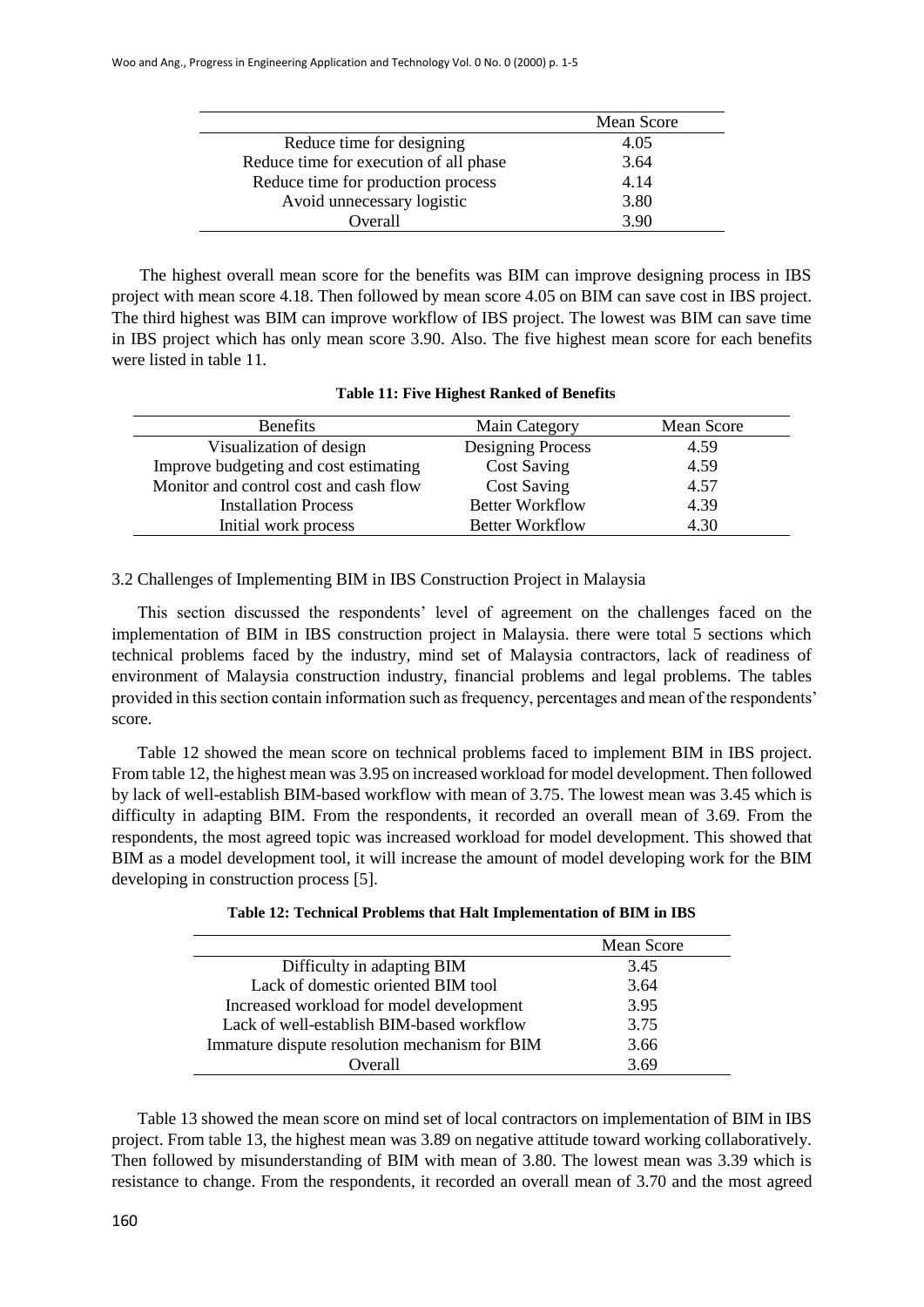topic was negative attitude toward working collaboratively. In a BIM based IBS project, a collaboration and data integration is the key to success, however, the engineers tend to develop their design and model according to their preferred software and not work collaboratively [17] and it created the difficulties of transferring data and models which increase the difficulty of BIM implementation.

|                                                  | Mean Score |
|--------------------------------------------------|------------|
| Resistance to change                             | 3.39       |
| Negative attitude toward data sharing            | 3.73       |
| Misunderstanding of BIM                          | 3.80       |
| Negative attitude toward working collaboratively | 3.89       |
| Overall                                          | 3.70       |
|                                                  |            |

| Table 13: Mind Set of Malaysia Contractors on Implementing BIM in IBS |  |  |  |  |
|-----------------------------------------------------------------------|--|--|--|--|
|-----------------------------------------------------------------------|--|--|--|--|

 Table 14 showed the mean score on lack of readiness of environment of Malaysia construction industry in implementing BIM in IBS project. From table 14, the highest mean was 3.86 on insufficient external motivation. Then followed by lack of professional interactivity with mean of 3.64. The lowest mean was 3.41 which lack of research of BIM. From table 14, it recorded an overall mean of 3.64. This is because low external motivation could inhibit BIM implementation [15]. External motivation can be an important stimulator that enhances the implementation of BIM. In fact, the local developers have no enough external encouragement.

**Table 14: Lack or Readiness of Environment of Malaysia Construction Industry in Implementing BIM in IBS**

|                                    | Mean Score |
|------------------------------------|------------|
| Lack of professional interactivity | 3.64       |
| Insufficient external motivation   | 3.86       |
| Lack of research on BIM            | 3.41       |
| Overall                            | 364        |

 Table 15 showed the mean score on financial problem on implementing BIM in IBS project. From table 15, the highest mean was 4.61 on cost required for BIM training. Then followed by cost required for BIM expert and tools with mean 4.55. The third highest was ambiguous economic benefits with mean 3.50. The lowest mean was 3.11 which was increase design cost. From the respondents, it recorded an overall mean of 3.94. From table 15, the respondents agreed the most on the cost required for BIM training which recorded 4.61 mean score. BIM requires large amount of cost as well as time for the training for profession [7]. Meanwhile the second most agreed topic was cost required for BIM experts and tools. This is due to medium size companies are not affordable to hire BIM experts and tools as it cost large amount of money [18].

**Table 15: Financial Problems on Implementing BIM in IBS**

|                                        | Mean Score |
|----------------------------------------|------------|
| Cost required for BIM training         | 4.61       |
| Cost required for BIM expert and tools | 4.55       |
| Increase cost design                   | 3.11       |
| Ambiguous Economic Benefits            | 3.50       |
| Overall                                | 3.94       |

 Table 16 showed the mean score on legal problem on implementing BIM in IBS project. From table 16, the highest mean was 4.25 on lack of protection for intellectual property right. Then followed by lack of insurance applicable to BIM implementation in IBS construction project with mean score 4.14.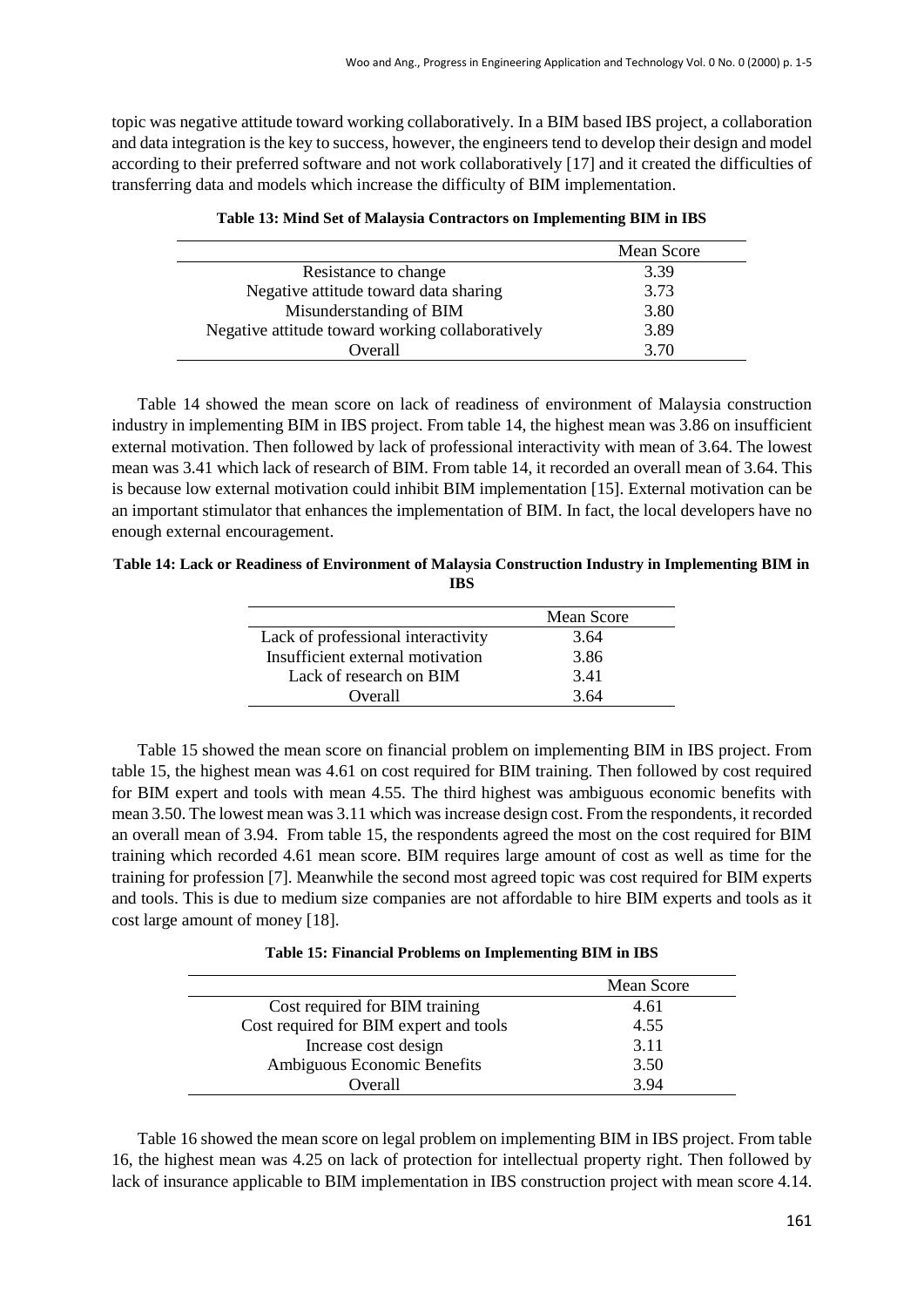Lack of BIM standard trailed by 4.11 mean score. The lowest mean was 3.95 which was lack of standard form of contract for BIM implementation. From table 16, it recorded an overall mean of 4.11. The highest mean was on lack of protection for intellectual properties rights with mean score of 4.25. This showed that appropriate legislation defending the intellectual property is not yet available [5]. In other words, BIM model possession and information proprietorship contained inside the model are not protected by any legislation. There is no standard and insurance currently available for implementing BIM in IBS and the usage of BIM can carry new dangers to the users [19].

|                                                           | Mean Score |
|-----------------------------------------------------------|------------|
| Lack of protection for intellectual property right        | 4.25       |
| Lack of BIM standard                                      | 4.11       |
| Lack of insurance applicable to BIM implementation in IBS | 3.14       |
| Lack of standard form of contract for BIM implementation  | 3.95       |
| Overall                                                   |            |

#### **Table 16: Legal Problems on Implementing BIM in IBS**

The highest overall mean score for the challenges was legal problems on implementing BIM in IBS with mean score 4.11. Then followed by mean score 3.94 on financial problems on implementing BIM in IBS project. The third highest was mind set of Malaysia contractors on implementing BIM in IBS project with mean score 3.70. The lowest was lack of readiness of environmental of Malaysia construction industry in implementing BIM in IBS project which has only mean score 3.64. Also. The five highest mean score for each challenge were listed in table 17.

#### **Table 17: Highest Mean Score of Challenges**

| <b>Benefits</b>                                           | Main Category             | Mean Score |
|-----------------------------------------------------------|---------------------------|------------|
| Cost required for BIM training                            | <b>Financial Problems</b> | 4.61       |
| Cost required for BIM experts and tools                   | <b>Financial Problems</b> | 4.55       |
| Lack of protection for intellectual property right        | Legal Problems            | 4.25       |
| Lack of insurance applicable to BIM implementation in IBS | Legal Problems            | 4.14       |
| Lack of BIM standard                                      | Legal Problems            | 4.11       |

#### **4.0 Conclusion**

 The objectives of this study are to identify the perspective towards the benefits of integrating BIM in IBS construction project and to investigate challenges of BIM implementation in IBS construction in Malaysia. The benefits and challenges were obtained through the findings from professionals who were related to the IBS construction industry in Malaysia. The first objective was to identify the benefits of integrating BIM in IBS construction. From the respondents, the most agreed categories of benefit was BIM can improve designing process in IBS project while the most agreed benefits were visualization of design, improve budgeting and cost estimation, monitor and control cost and cash flow, installation process and initial work process. The second objective was to determine challenges of BIM implementation in IBS construction in Malaysia. From the respondent, the most agreed category of challenges was legal problems on implementing BIM in IBS with mean score 4.11 while the most agreed challenges were cost required for BIM training, cost required for BIM experts and tools, lack of protection for intellectual property right, lack of insurance applicable to BIM implementation in IBS and lack of BIM standard. It can be concluded that the implementation of BIM in IBS is beneficial to IBS construction project. However, the two most agreed challenges were cost required for BIM training and cost required for BIM experts and tools while the least agreed challenge was reducing design cost. It can be said that the initial investment on implementation of BIM in IBS was expensive, however, in long term, it will be a cost saving method compare to conventional methods. Hence, small size or even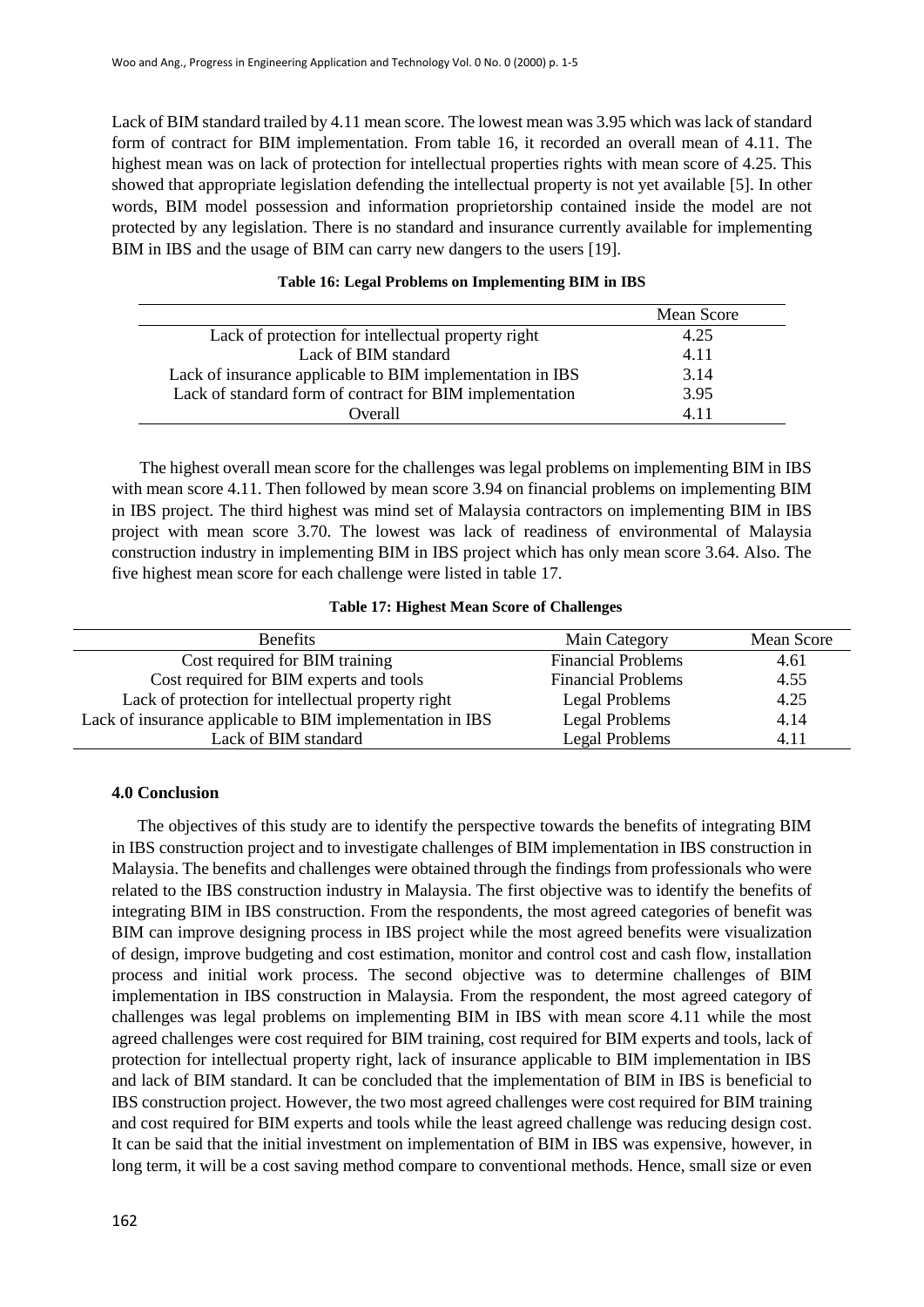medium size of contractors may not invest and not using BIM in IBS construction project as it need high amount of investment or capital. Also, from the challenges, the legal problems in implementing BIM in IBS were the most agreed challenges. It can be concluded that the legal environment was not ready or up to expected for the implementation of BIM in IBS.

#### **Acknowledgement**

The authors would also like to thank the Faculty of Engineering Technology, Universiti Tun Hussein Onn Malaysia for its support.

#### **References**

- [1] CIDB (2013). Workshop of BIM Portal and Collaboration Platform for Affordable BIM, 9th-11th January 2013, Holiday Inn Glenmarie, Shah Alam, Selangor. Kuala Lumpur: CIDB Internal Reports.
- [2] Hamid, Z., Kamar, K. A. M., Zain, M., Ghani, K., & Rahim, A. H. A. (2008). Industrialized Building System (IBS) in Malaysia: the current state and R&D initiatives. Malaysia Construction Research Journal, 2(1), 1-13.
- [3] CIDB (2009). Greenhouse gas emission reduction: potentials from buildings. Construction Industry Development Board (CIDB) discussion document. www.cidb.org.za
- [4] Roadmap, I. B. S. (2003). Roadmap 2003-2010, 2003. Construction Industry Development Board (CIDB), Kuala Lumpur.
- [5] Azhar, S. (2011). Building information modeling (BIM): Trends, benefits, risks, and challenges for the AEC industry. Leadership and management in engineering, 11(3), 241-252.
- [6] Jaillon, L., & Poon, C. S. (2009). The evolution of prefabricated residential building systems in Hong Kong: A review of the public and the private sector. Automation in construction, 18(3), 239-248.
- [7] Yan, H., & Damian, P. (2008). Benefits and Barriers of Building Information Modelling, Department of Civil and Building Engineering, Loughborough University, UK.
- [8] Bui, N., Merschbrock, C., & Munkvold, B. E. (2016). A review of Building Information Modelling for construction in developing countries. Procedia Engineering, 164, 487- 494.
- [9] Tan, T., Chen, K., Xue, F., & Lu, W. (2019). Barriers to Building Information Modeling (BIM) implementation in China's prefabricated construction: An interpretive structural modeling (ISM) approach. Journal of Cleaner Production, 219, 949-959.
- [10] Tanko, B. L., Chai, C. S., & Lee, C. Y. (2019). Limitations of using the Revit-BIM software for quantification.
- [11] Eastman, C. M., Eastman, C., Teicholz, P., Sacks, R., & Liston, K. (2011). BIM handbook: A guide to building information modeling for owners, managers, designers, engineers and contractors. John Wiley & Sons.